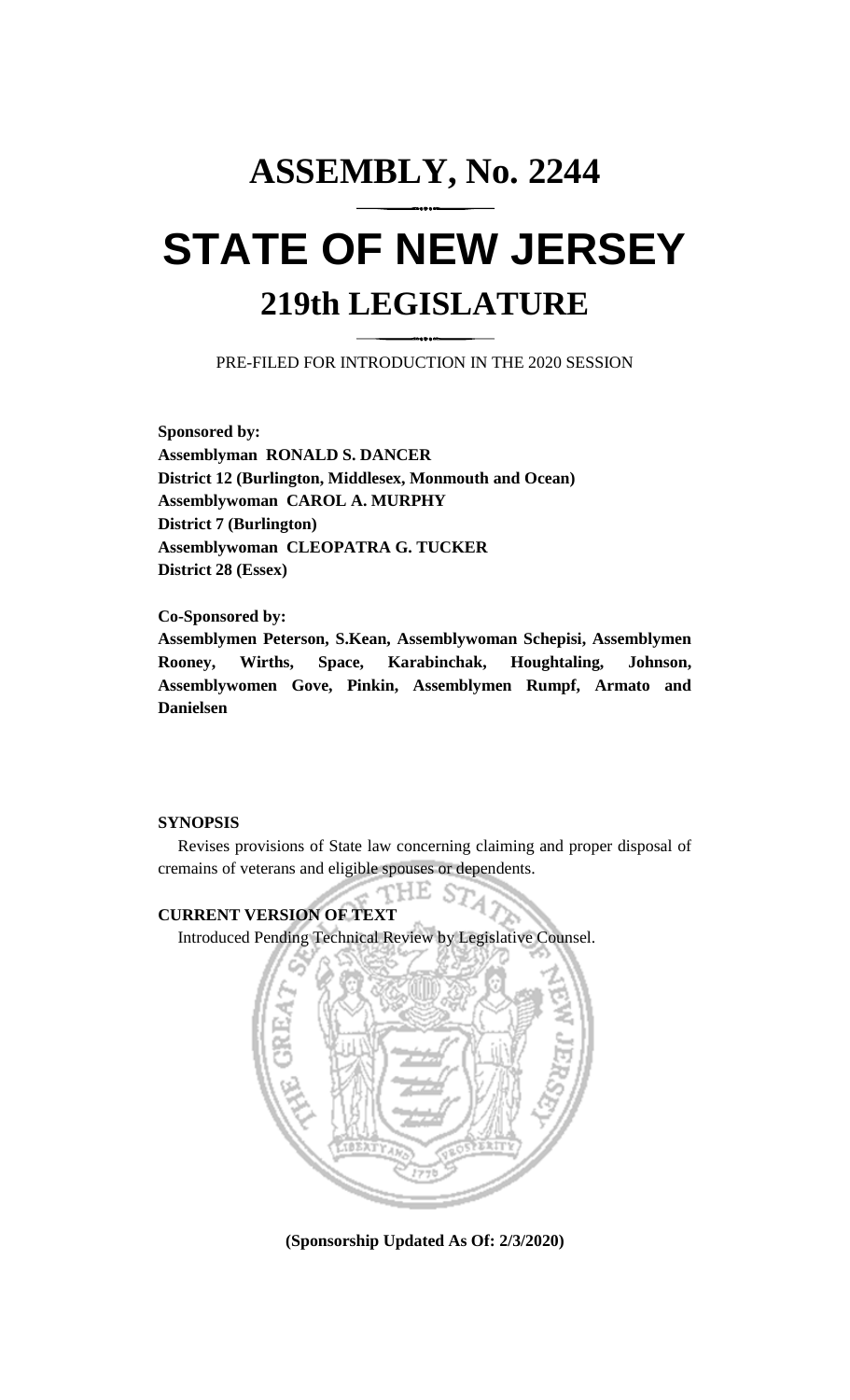$\mathcal{D}_{\mathcal{L}}$ 

 **AN ACT** concerning claiming and proper disposal of the cremains of veterans and eligible spouses or dependents and amending various parts of the statutory law. **BE IT ENACTED** *by the Senate and General Assembly of the State of New Jersey:* 1. Section 2 of P.L.1983, c.385 (C.26:7-18.2) is amended to read as follows: 2. a. Except as provided by subsection b. of this section, a person may dispose of the cremains of a dead human body which have not been claimed by a relative or friend of the deceased within one year from the date of cremation upon certification, to the commissioner's satisfaction, that a diligent effort has been made to identify, locate and notify a relative or friend of the deceased within that one-year period. A diligent effort shall include a certified letter, return receipt requested, mailed to the person who authorized the cremation. As used in this section, "cremains" means that substance which remains after the cremation of a dead human body. b. A funeral director, licensed pursuant to P.L.1952, c.340 (C.45:7-32 et seq.), shall grant a qualified veterans' organization the right to receive the cremains of a veteran, or the cremains of an eligible spouse or eligible dependent of a veteran, which have not been claimed by a relative or friend of the deceased within one year after cremation upon certification, to the commissioner's satisfaction, that a diligent effort, as defined in subsection a. of this section, has been made to identify, locate and notify a relative or friend of the deceased within that one-year period. A qualified veterans' organization which takes possession of cremains pursuant to this section shall dispose of the cremains by scattering them at sea or by interring them on land in a dignified manner at the State-operated, Brigadier General William C. Doyle Veterans' Memorial Cemetery, a State-operated veterans' memorial cemetery, a national veterans' memorial cemetery, or a local veterans' memorial cemetery, if the individual is eligible for interment at **[**that facility**]** those facilities. As used in this section, "qualified veterans' organization" means 39 a veterans' organization that qualifies as a section  $501(c)(3)$  or 501(c)(19) tax exempt organization under the Internal Revenue Code, or a federally chartered Veterans' Service Organization. c. A funeral home or mortuary, or an agent of the funeral home or mortuary, or a funeral director, or qualified veterans' organization, shall not be liable for damages in any civil action

**Matter underlined thus is new matter.**

**EXPLANATION – Matter enclosed in bold-faced brackets [thus] in the above bill is not enacted and is intended to be omitted in the law.**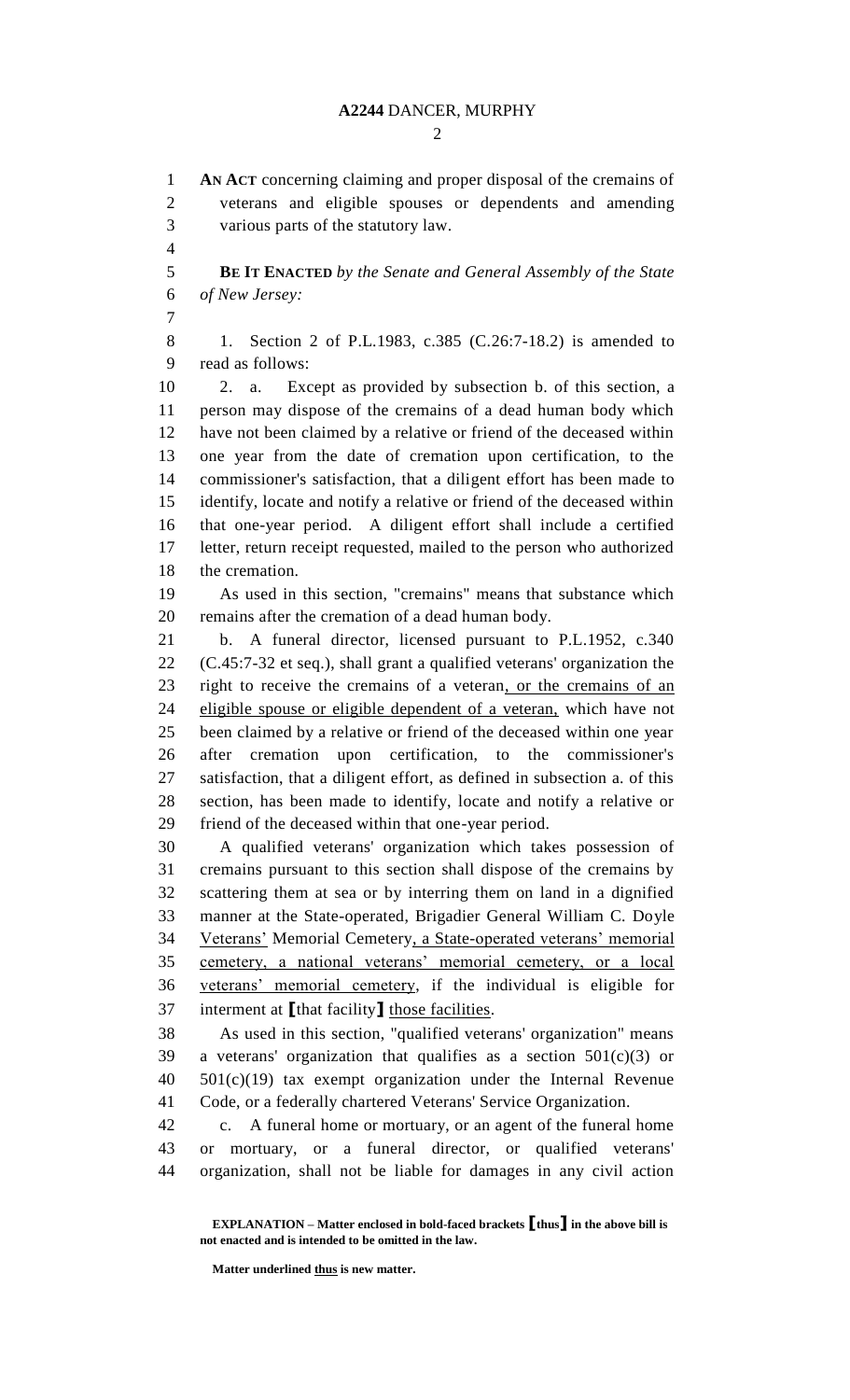### **A2244** DANCER, MURPHY

#### 

 arising out of the disposal of cremains pursuant to this section unless the damages are the result of gross negligence or willful misconduct. (cf: P.L.2009, c.14, s.1)  $6 \qquad 2. \quad R.S.26:8-63$  is amended to read as follows: 26:8-63. The State registrar shall: a. Furnish a certification or certified copy of a birth, marriage, civil union, domestic partnership, fetal death or death certificate without fee in the prosecution of any claim for public pension or for military or naval enlistment purposes; and b. Furnish the United States Public Health Service without expense to the State, microfilm or photocopy images of birth, marriage, civil union, domestic partnership, fetal death and death certificates without payment of the fees prescribed in this article; and c. Furnish a certified transcript of any entry in the records of the New Jersey State census without fee for certification in the prosecution of any claim for public pension, for military or naval enlistment purposes; and d. Furnish without fee upon request for administrative use by any city, State or federal agency a certified transcript of any New Jersey State census entry, or a certification or certified copy of a birth, death, fetal death, marriage, civil union or domestic partnership certificate; and e. Furnish without fee upon request a certified copy of a veteran's death certificate to the veteran's legal representative, the executor or administrator of the veteran's estate, **[**or**]** to a family member authorized to obtain a copy of the death certificate pursuant to subsection a. of R.S.26:8-62, or to a qualified veterans' organization which takes possession of a veteran's cremains with the intention of properly disposing of them pursuant to section 2 of P.L.1983, c.385 (C.26:7-18.2). No more than one copy of a veteran's death certificate may be provided without fee pursuant to this subsection; all other copies of the death certificate shall be subject to the statutory fee; and f. Furnish without fee upon request by a homeless person a certified copy of the person's birth certificate, provided that the person submits the request through a social worker or the coordinator of the emergency shelter for the homeless where the person is temporarily residing. The request shall be transmitted on the emergency shelter's letterhead and shall include the shelter's employer identification number and an attestation by the coordinator that the person requesting the certificate is currently homeless and residing at the shelter or the request shall be submitted on the social worker's agency or professional practice letterhead and shall include the agency's or the professional practice's employer identification number and an attestation by the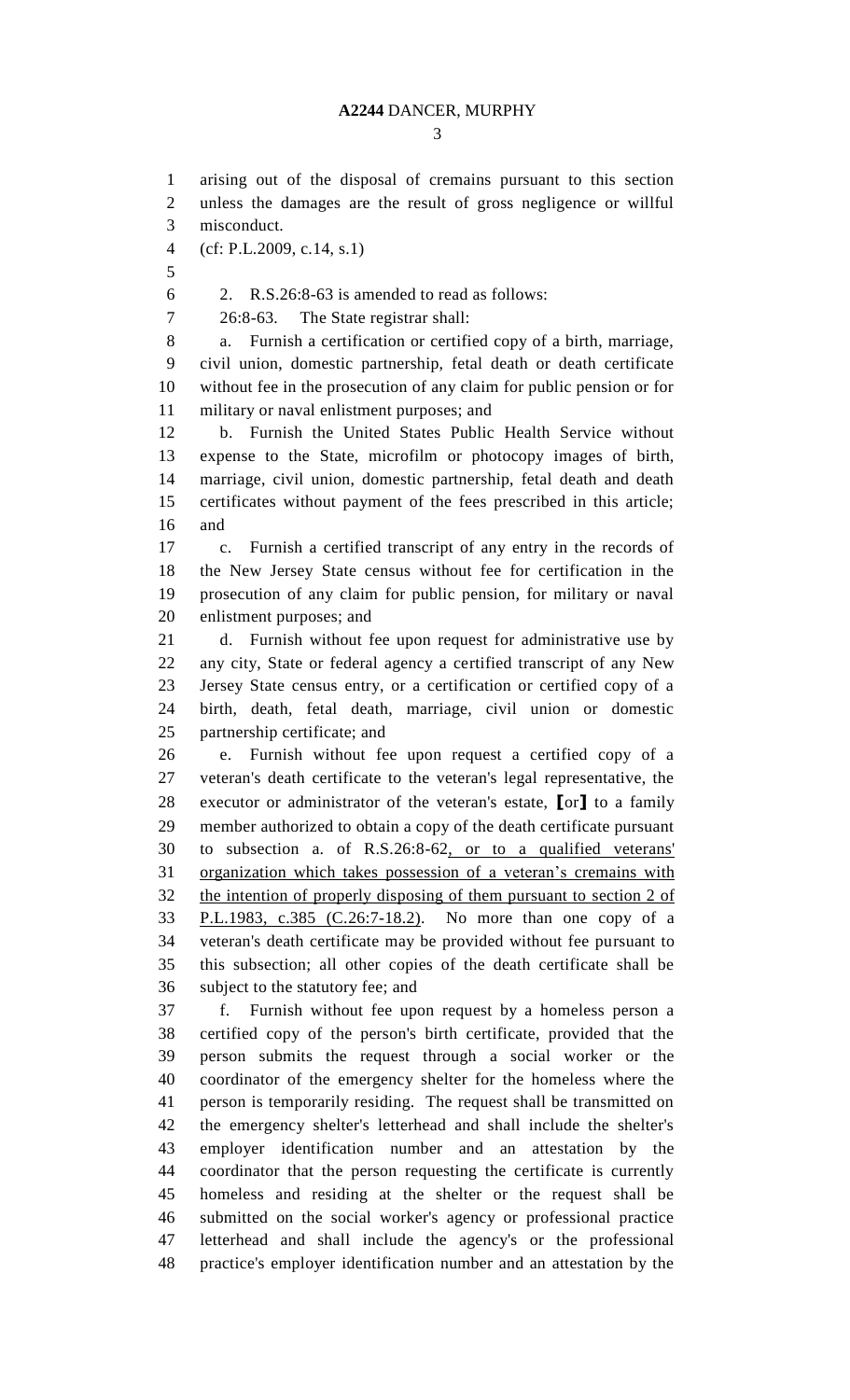social worker that the person requesting the certificate is currently homeless. A certified copy of a birth certificate furnished pursuant to this subsection shall be transmitted to the social worker or coordinator who transmitted the request. No more than one certified copy of a birth certificate furnished to a homeless person pursuant to this subsection shall be provided without fee; all other copies of the birth certificate shall be subject to the statutory fee. As used in this section: "Fee" includes, but is not limited to, any search, certification, processing, authentication, standard shipping, or other fees that would ordinarily be assessed to furnish a certified copy of a certificate or transcript; and "Homeless person" means a person without a domicile who is unable to secure permanent and stable housing as determined by a social worker or the coordinator of an emergency shelter for the homeless established pursuant to P.L.1985, c.48 (C.55:13C-1 et seq.). (cf: P.L.2016, c.98, s.1) 3. Section 2 of P.L.1989, c.135 (C.38A:3-2b1) is amended to read as follows: 2. The Division of Veterans' **[**Administrative**]** Services in the Department of Military and Veterans' Affairs is directed to establish a program to oversee the transfer of the remains of veterans, or the remains of eligible spouses or eligible dependents of veterans, from paupers' or potters' cemeteries to the **[**Arneytown**]** Brigadier 27 General William C. Doyle Veterans' Memorial Cemetery at the request of the veterans' next-of-kin, friends or fellow veterans. This service shall be provided without cost to the requester. As part of this program, the division shall also inform the general public that this service is available and explain the procedure for requesting that the remains be transferred to the **[**Arneytown**]** Brigadier General William C. Doyle Veterans' Memorial Cemetery. (cf: P.L.1989, c.135, s.2) 4. Section 2 of P.L.2009, c.14 (C.38A:3-2b4) is amended to read as follows: 2. a. A funeral director, licensed pursuant to P.L.1952, c.340 (C.45:7-32 et seq.), shall grant a qualified veterans' organization, as defined in subsection b. of section 2 of P.L.1983, c.385 (C.26:7- 41 18.2), the right to receive the cremains of a veteran, or the cremains 42 of an eligible spouse or eligible dependent of a veteran, which have not been claimed by a relative or friend of the deceased within one year after cremation upon certification, to the satisfaction of the Commissioner of Health **[**and Senior Services**]**, that a diligent effort, as defined in subsection a. of section 2 of P.L.1983, c.385 (C.26:7-18.2), has been made to identify, locate and notify a